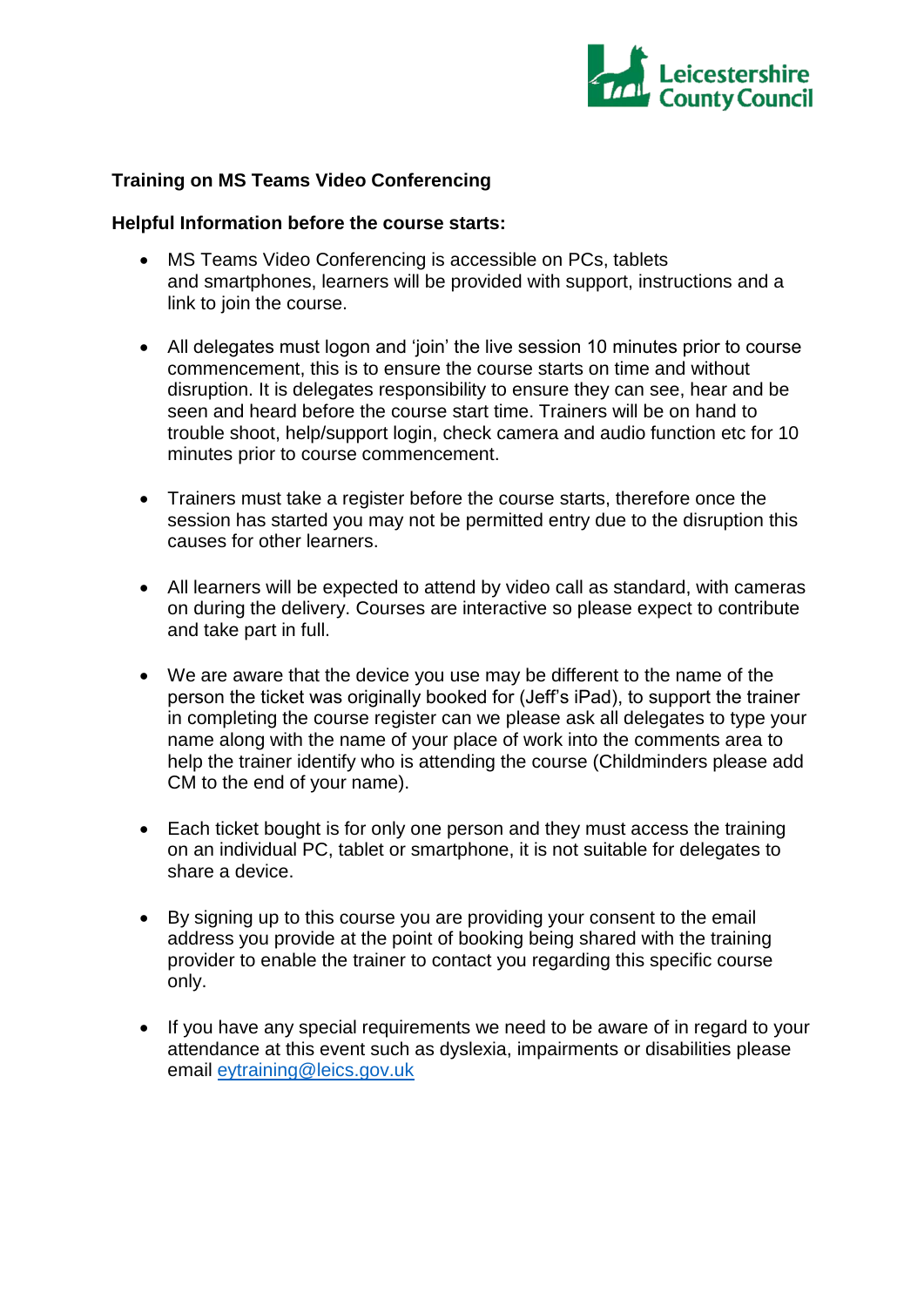# **Joining a Microsoft Teams Meeting**

MS Teams allows joining a meeting or webinar without downloading any plugins or software, best on Google Chrome, Mozilla Firefox, and Chromium Edge. Participants do not need to be signed in to a MS Teams account but may be required to do so if the host is requiring participants to be signed-in to an account.

Downloading MS teams for your computer/mobile phone can be done by clicking here<https://www.microsoft.com/en-gb/microsoft-365/microsoft-teams/download-app>

You can access Teams through your browser without downloading the app, click "Use the Web App Instead." When the Teams app is first installed on your device, you may need to sign in again. After, click "Sign Up for Teams".

If you experience difficulties using the web based version (without the app) you might need to change your web browser: - e.g. internet explorer might not work very well, but google chrome and edge should work better.



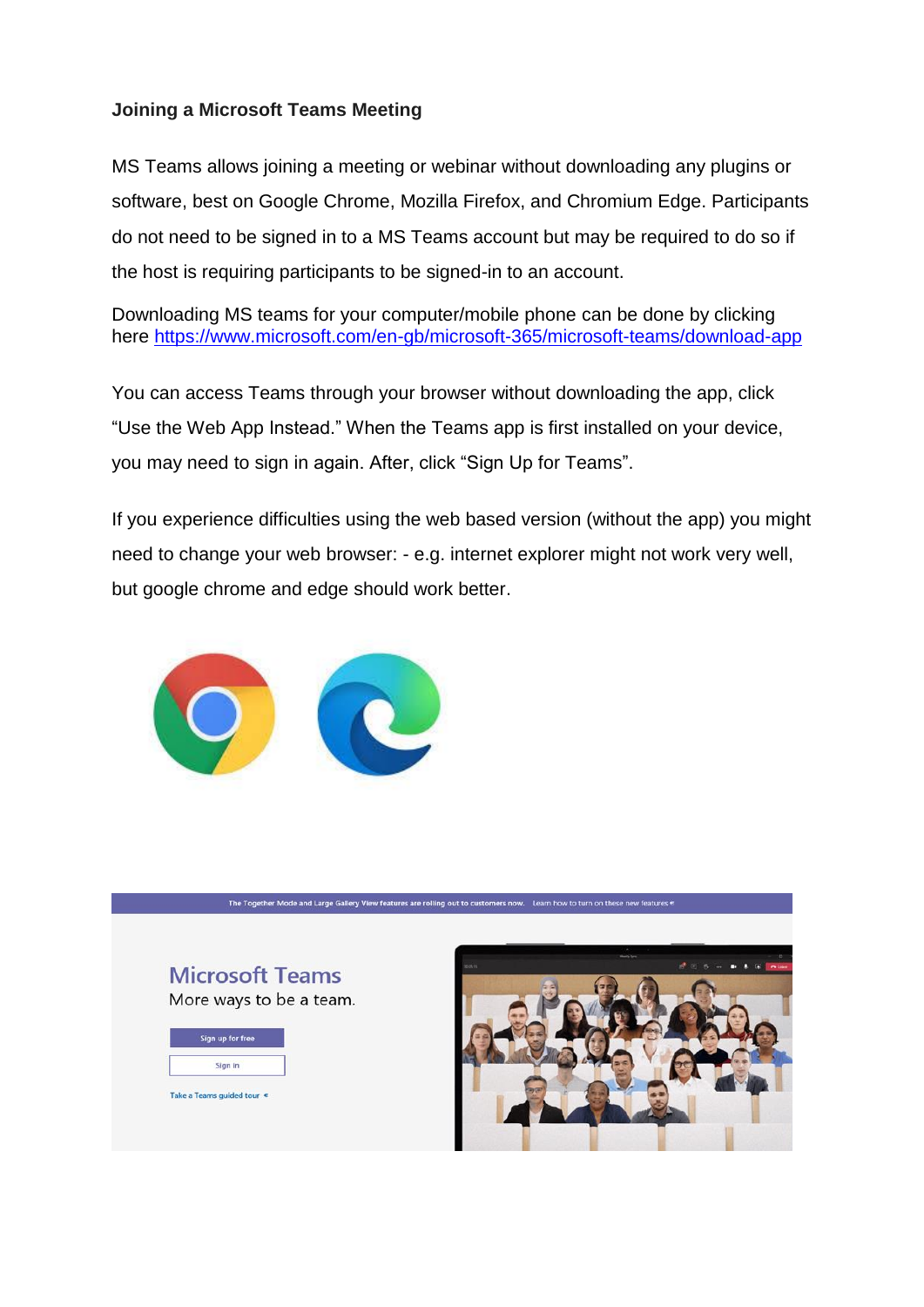You can also logon through confirmation email you received from Eventbrite in relation to this specific event/course, the email will contain a link to join the MS Teams Meeting.



Please read all the information on the email ticket, it includes Course Information, dates, times, order summary and Additional Information.

The Additional Information page is very important as it will include the online session link.

# **Live Training Event – Date of Course**

### **Link to MS Teams and password**

Please log on 10 minutes before the training starts, to begin click on the link in your meeting invite and this will launch the Teams app.

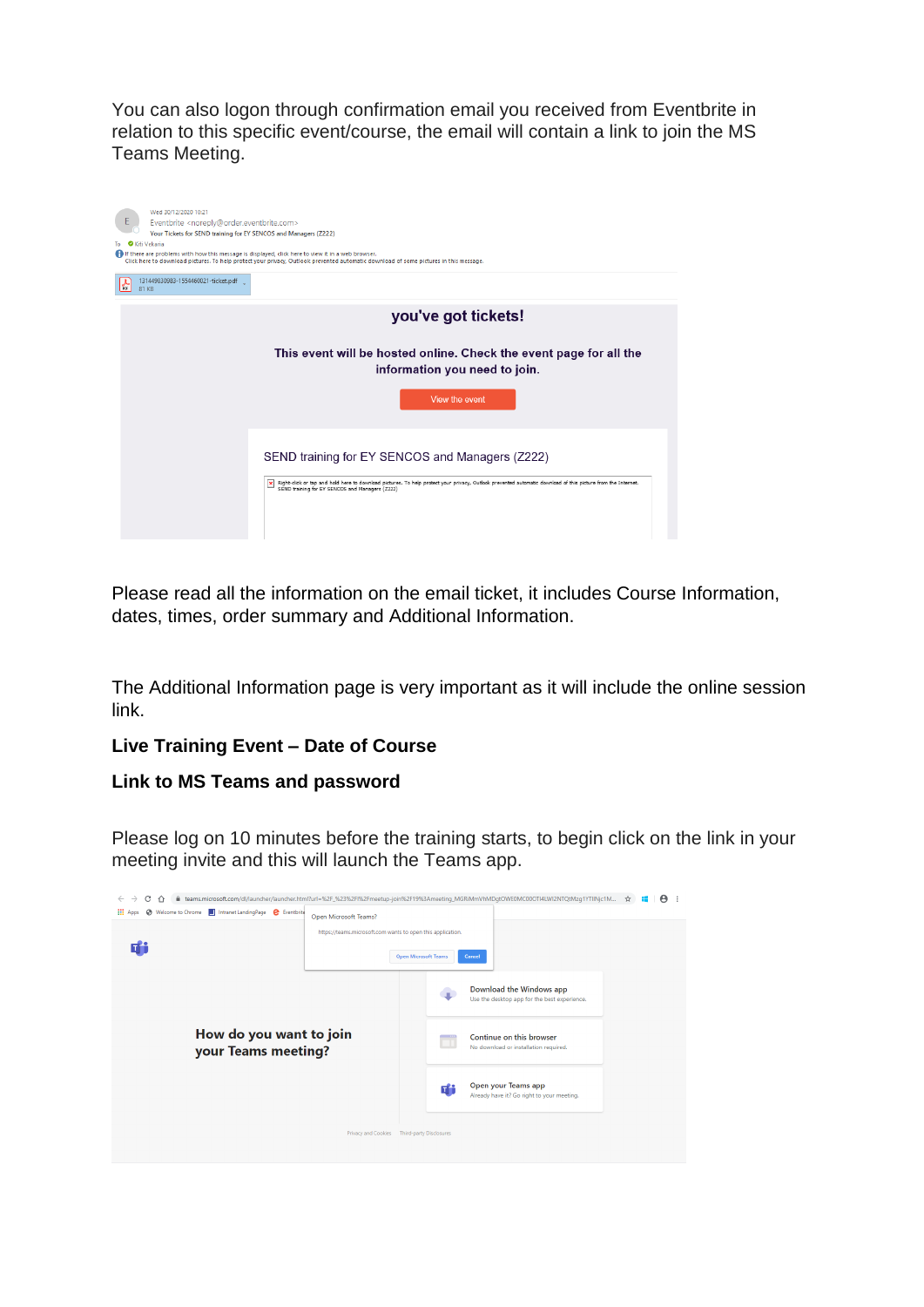Before you join the meeting, you can set your audio and video settings:

From left to right, the three switches allow you to:

1. Enable or disable your webcam.

2. Mute or unmute. It's good practice to stay muted when you are not speaking. When you are happy with your selections, it's time to join the meeting. Just click the blue Join now button.



Once you've joined, you will be presented with the call window. This is a gallery of people who are in the meeting and a set of call controls that you can use to engage and participate in the meeting: If you can't see the call controls, just press the **alt key**  on your keyboard and they will appear. You can find the alt key to the left of your spacebar.